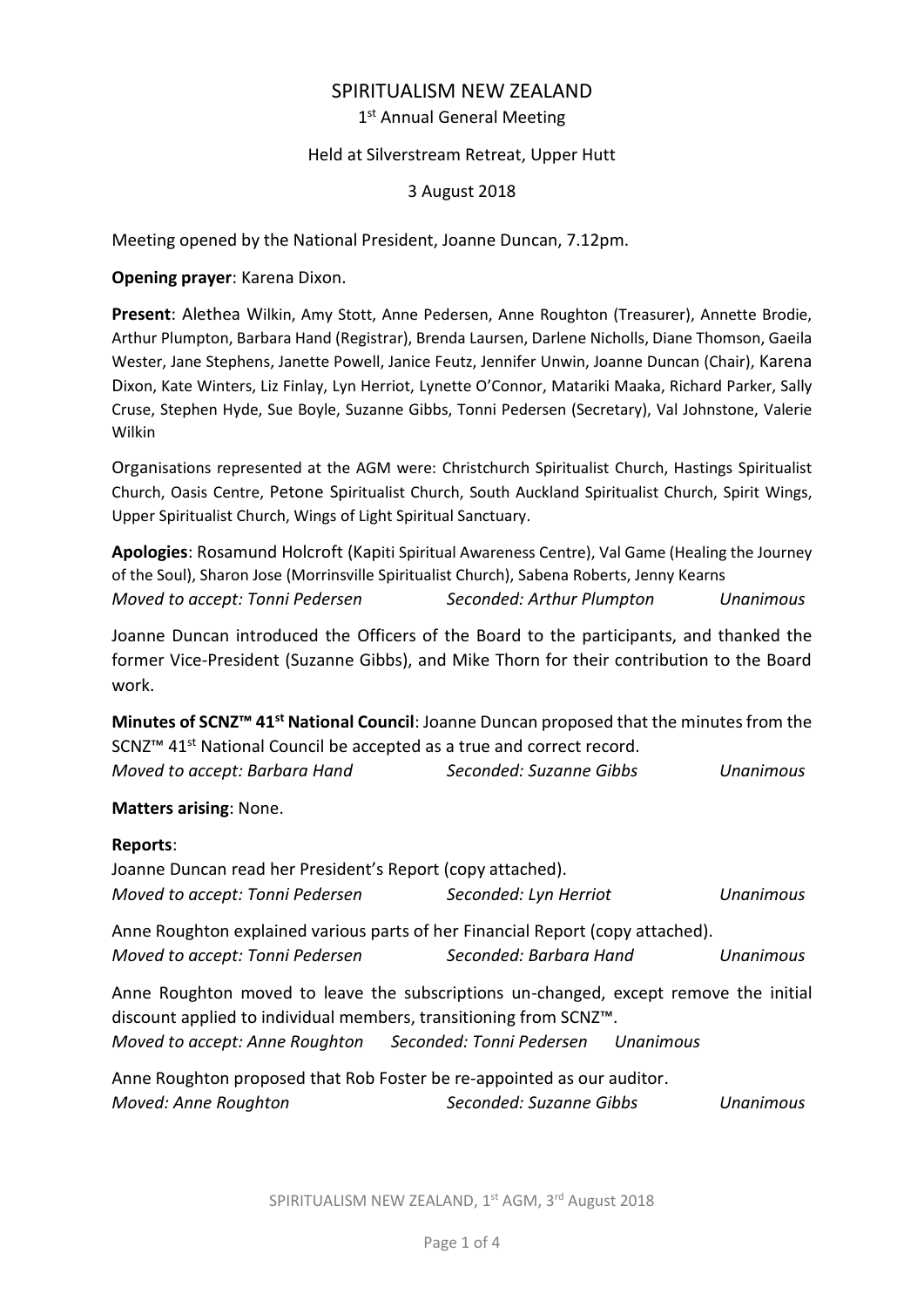Barbara Hand spoke to her Registrar's Report (copy attached), mentioning that it has been a year of learning and challenges and emphasising that:

- the people who do the "road-trips" operate on a cost-recovery basis rather than moneymaking, and it is about promoting Spiritualism New Zealand
- a focus for the coming year will be to promote ourselves to organisations and to offer webinars (with a member's discount)
- volunteers to help with Spiritualism New Zealand, eg in relation to Facebook, Word-press, etc, are welcome, you don't have to be on the Board to help.

| Moved to accept: Barbara Hand | Seconded: Tonni Pedersen | Unanimous |
|-------------------------------|--------------------------|-----------|
|                               |                          |           |

Anne Roughton spoke to her Healing Report (copy attached). *Moved to accept: Tonni Pedersen Seconded: Diane Thomson Unanimous*

# **Board Nominations:**

| <b>Position</b>      | <b>Nominee</b>        | <b>Nominator</b>    | <b>Seconder</b>       |
|----------------------|-----------------------|---------------------|-----------------------|
| President*           | Joanne Duncan         | Anne Roughton       | Barbara Hand          |
| Vice President       | Susan Diana Boyle     | Barbara Hand        | Joanne Duncan         |
| Secretary            | Tonni Bent Pedersen   | Anne Pedersen       | <b>Richard Parker</b> |
| Treasurer*           | Anne Roughton         | Barbara Hand        | Joanne Duncan         |
| Registrar*           | Barbara Hand          | Joanne Duncan       | Anne Roughton         |
| <b>Board Member</b>  | Anne Pedersen         | Tonni Bent Pedersen | <b>Richard Parker</b> |
| <b>Board Member</b>  | Sabena Roberts        | Joanne Duncan       | Barbara Hand          |
| <b>Board Member</b>  | <b>Richard Parker</b> | Gail Payne          | Suzanne Gibbs         |
| <b>Board Member</b>  | Karena W Dixon        | Susan Louise Kirker | Joanne Duncan         |
| *Financial signatory |                       |                     |                       |

*Moved to elect all nominees: Joanne Duncan Seconded: Jenny Unwin Unanimous*

Arthur Plumpton sought clarification about the 3-year term of office and expressed concern that there is not a "staggered replacement" of officers. Joanne, Barbara, and Tonni advised that this was a deliberate decision and that further information could be provided about the reasoning. Arthur asked that rather than hold up the meeting, an explanation be added to the minutes.

## **General Business:**

Suzanne Gibbs asked how many of the "old" SCNZ churches are now paid up members of Spiritualism New Zealand. Joanne Duncan confirmed that each of the "old" SCNZ churches are organisational members of Spiritualism New Zealand except for South Napier.

Sally Cruse asked how the change from SCNZ to SNZ came about, and what happened to the SCNZ. Joanne Duncan and Barbara Hand explained that the SCNZ Act is unchanged and still applies. What we did was to review our constitution to enable us to open up to individuals as well as a range of spiritually-aligned organisations in order to expand our membership base and secure a more stable future. A key part of that process was to re-brand ourselves as Spiritualism New Zealand. As a legal entity we are still the Spiritualist Church of New Zealand, trading as Spiritualism New Zealand.

Meeting closed 8.02pm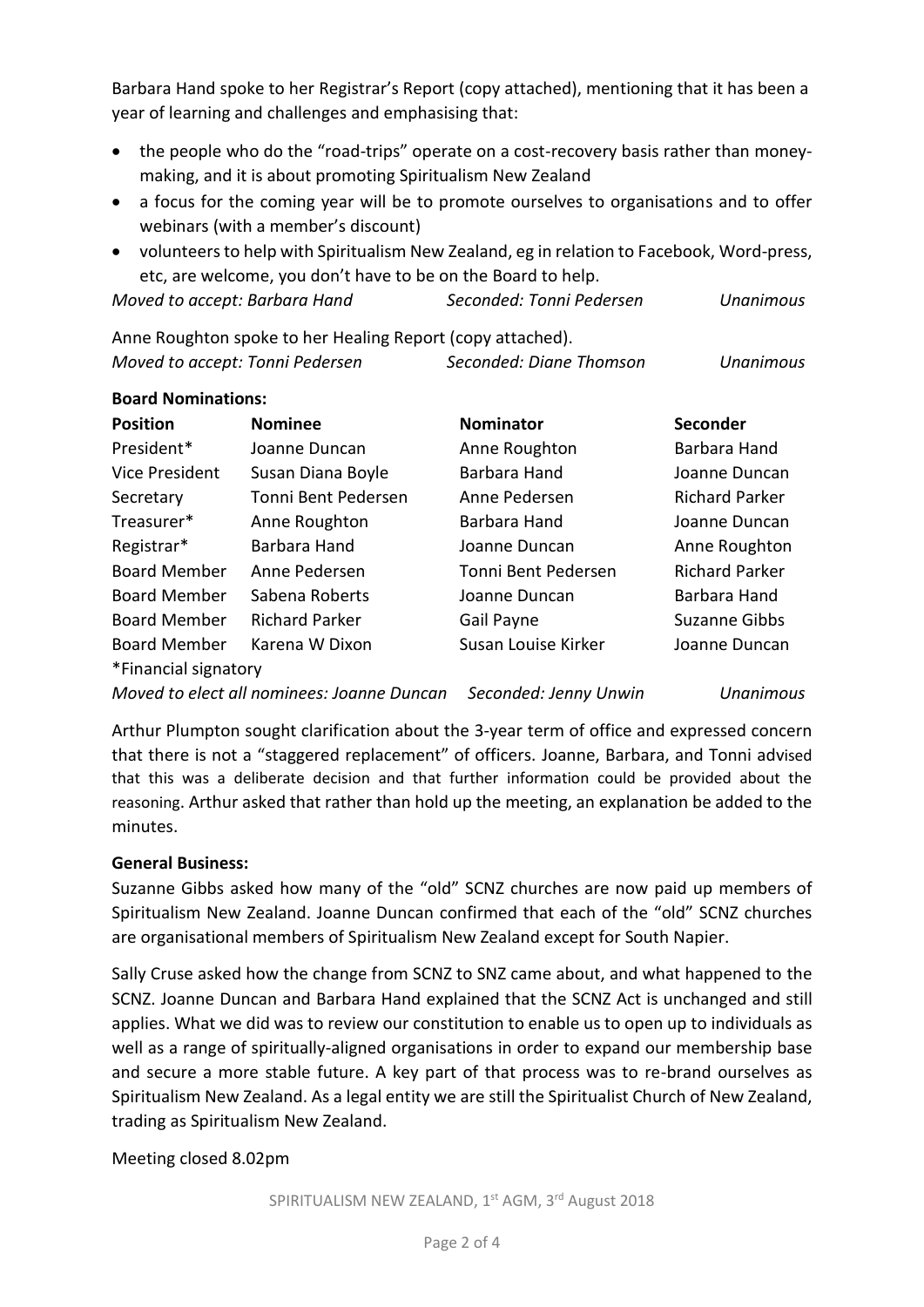**Closing Prayer**: Karena Dixon